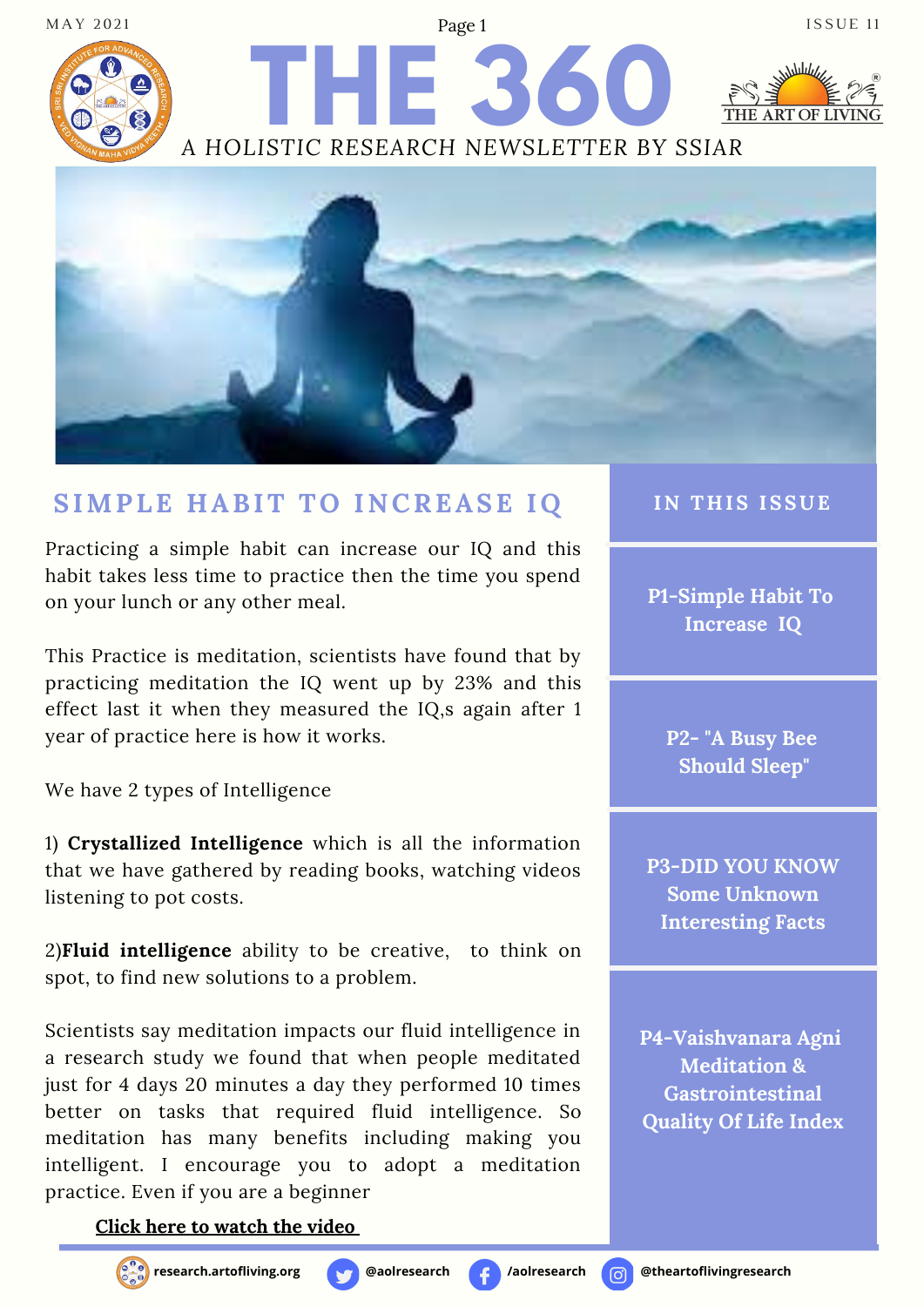



An event 'A Busy Bee Should Sleep' was conducted by the Sri Sri Institute of Advanced Research on May 11, 2021. It was an interactive session between Ms Divya Kanchibhotla and Dr. Somya Ramrakhyani.

Ms Divya shared how she used to stay awake working late at night and would only sleep for 3 hours which later affected her health badly. She had put on too much weight and was not able to sleep. It took her two and a half years to fix her sleep cycle. Dr. Somya shared that her journey had also been similar. Whenever she was not able to complete her tasks during the day, she used to stay awake at night and would sleep for some time during the day. Her routine got very disturbed which led to disturbed sleep and other health issues.

It is very important to have proper sleep to live a healthy life. As stated by Divya ji, in research 40% of the population has poor sleep quality. It is also seen that in 5% of covid patients & 75% of people who have recovered from covid do have sleep issues.

Dr. Somya said that a lot of hormonal restoration happens during sleep, not only for the physical body (repairing muscles and resting eyes) but for the brain, which has very complex & physiological features. Adding to which Divya ji told about a research study between two groups of students; one group got constant 8 hours of sleep and another one got up in between sleep. Next morning both the groups were given the same test and the group which was sleep deprived performed 40% worse than the other group.

If we don't sleep, the judgement centre & executive functioning centre of the brain gets compromised, we become more impulsive and we are not able to access our cognitive abilities;the hormone that consoles our appetite gets down and we don't know whether we are feeling full or not so we eat even when we don't need it. Less sleep affects the heart and the immune system.

Research says that when we sleep less than 6 hours our life is potentially shorter. A typical adult should sleep for 7 & a half hours whereas babies & children can sleep for 12 hours or more. Talking about the reasons for insomnia, Dr. Somya said that blue light from our phones, laptops and tablets is a major cause of insomnia. Our brain can catch it even when our eyes are closed, which inherits the production of melatonin (important to regulate the circular rhythm) and the brain thinks it's day time and hence we are not able to sleep. Agreeing to it, Divya ji added that consuming caffeine also hampers our sleep.

For good quality sleep, both of them gave below tips:

- Exercise during the day where we really sweat
- Switching the phone off at least two to three hours before we go to sleep & not keeping it by our side while we are in bed
- Meditation as it balances our nervous system
- Practicing Sahai Samadhi Meditation, Sudarshan Kriya and Yoga Nidra by Gurudev Sri Sri Ravishankar Ji.

Both of them spoke about research on Sahaj Samadhi Meditation, Sudarshan Kriya and sleep which shows that Sahaj and SKY allows one to sleep longer, have better sleep quality, fall asleep early, and feel less stress.

Talking about napping during the day, Dr. Somya said that napping during the day is good as it increases productivity; but it should be either a 20 minutes nap or 90 minutes nap as after 20 minutes, one enters into deep stages of sleep and waking up after half an hour of nap might make one feel groggy.

Hence, it can be said that a busy bee should take a good quality sleep for at least 6 continuous hours at night.

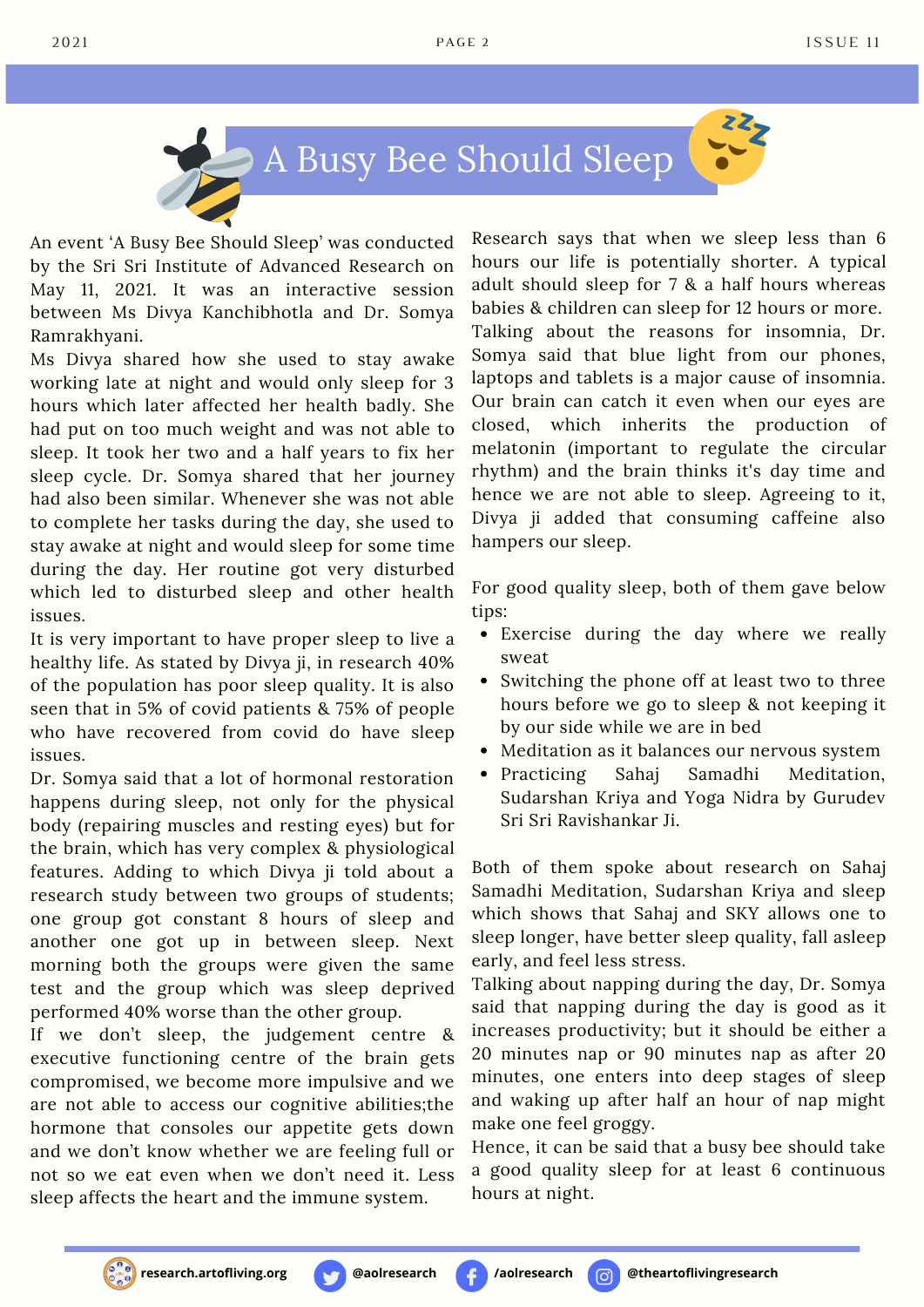# **D I D Y O U K N O W ?** SOME UNKNOWN INTERESTING FACTS



A teaspoonful of neutron star would weigh 6 billion tons



If you took out all the empty space in our atoms, the human race could fit in the volume of a sugar cube



Venus is the only planet to spin clockwise



Sound travels about four times faster in water than in the air



Chalk is made from trillions of microscopic plankton fossils